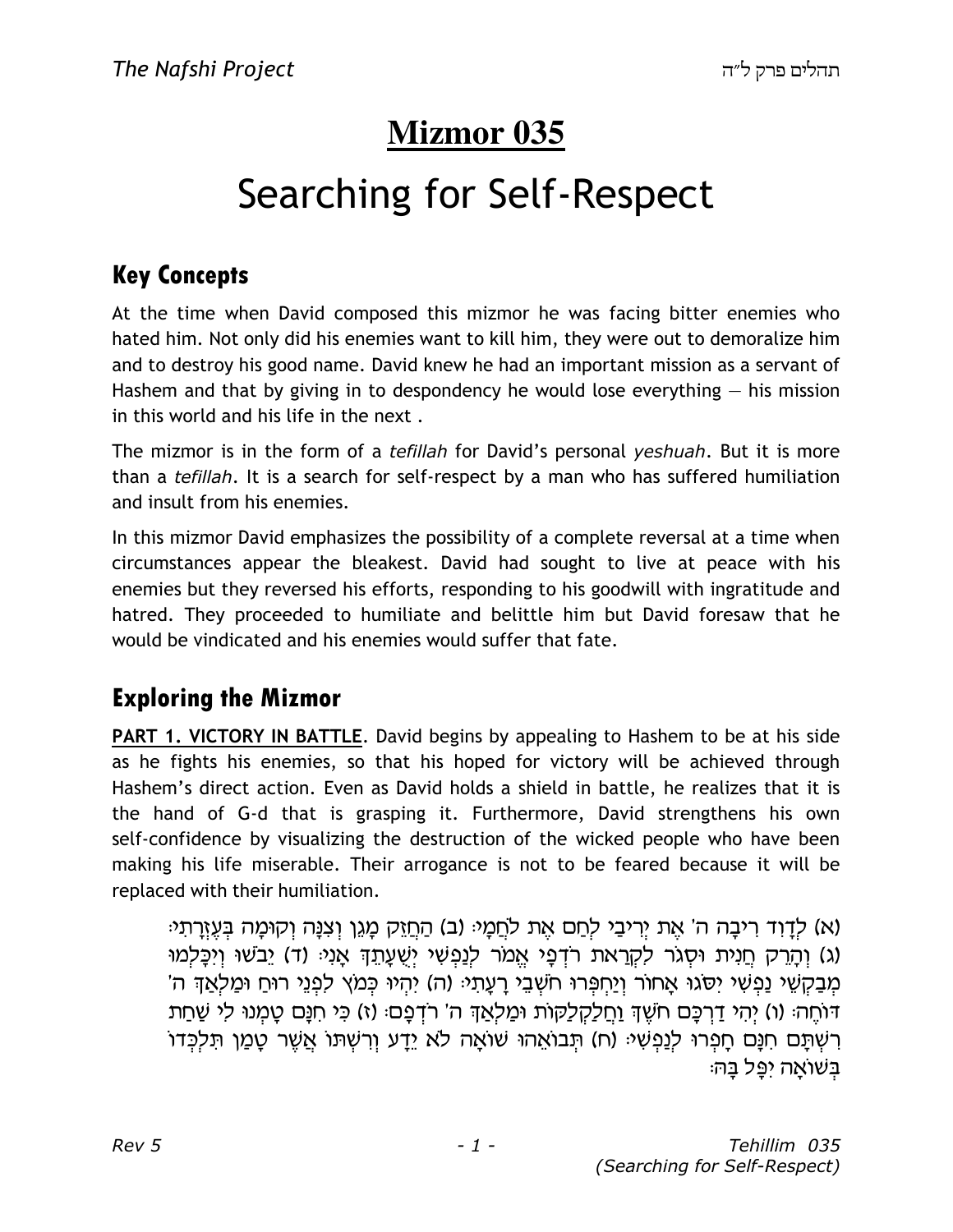(1) By David. Hashem, contend with my adversaries and fight my foes. (2) Hold a shield and armor [to protect me]. Rise up in my defense. (3) Release a spear to block my pursuers. Say to my soul, "I am your yeshuah." (4) May those who seek my life be embarrassed and shamed. May those who plot my harm be turned back. Let them want to hide themselves in humiliation (5) May they be [dispersed] like chaff before the wind. May the angel of Hashem be [continually] shoving [them]. (6) May their way be dark and slippery and may the angel of Hashem pursue them. (7) For without cause they have concealed a pit [to kill] me with their net. Without cause they dug [a pit] to [destroy] my soul. (8) May a devastating darkness come upon each [of them] without warning. May his net which he concealed ensnare him. May he fall into it in the devastating darkness.

PART 2. ANTICIPATED RELIEF. David stops to contemplate the relief and joy he will feel when his prayers are answered. Every bone in his body will then be able to serve Hashem.

(ט) וְנַפְשִׁי תַּגְיל בַּה' תַּשִׂישׂ בִּישׁוּעַתוּ (י) כַּל עַצְמוֹתַי תֹּאמַרְנַה ה' מִי כַּמוֹדְ מַצִּיל עני מחזק ממנו ועני ואביון מגזלו:

(9) My soul will feel an intense gladness in Hashem. It will openly rejoice in His yeshuah. (10) All my bones will proclaim, "Hashem, who is like You. You save the poor man from *[the enemy who is]* stronger than he, the poor and the destitute from one who would rob him."

PART 3. THE PAIN OF INSULT. But David still feels the pain of the ill-will that has been directed against him. And so he dwells on the unfair and cruel treatment to which he has been subjected. His concern for the well-being of his enemies has been repaid with spite and mockery.

יקומון עֶדֵי חַמֲס אֲשֶׁר לֹא יַדְעְתִּי יִשְׁאֲלוֹנְיּ (יִב) יִשֲׁלְמוּנִי רַעֲה תַּחַת טוֹבָה) שְׁכוֹל לְנַפְשִׁי: (יג) וַאֲנִי בַּחֲלוֹתֵם לְבוּשִׁי שֶׂק עְנֵיתֵי בַצּוֹם נַפְשִׁי וּתְפַלְתֵי עַל חֵיקָי ּתֲשׁוּבּ: (יד) כְּרֵעַ כְּאַח לִי הְתְהַלָּכְתִּי כָּאֲבֶל אֵם קֹדֵר שַׁחוֹתָי: (טו) וּבְצַלְעִי שַׂמְחוּ וְנֵאֵסָפוּ נֵאֵסִפוּ עָלַי נֵכִים וְלֹא יָדַעִתִּי קָרְעוּ וְלֹא דָמוּּ (טז) בִּחַנְפֵי לַעֲגֵי מָעוֹג חָרֹק ּעֲלַי שָׁנֵּימוֹ

(11) Corrupt witnesses rise up to make demands [concerning] which I have no knowledge. (12) They are repaying me with evil for good. [Their betrayal] is for my soul like the death of a child. (13) But as for me, when they were ill, my clothing was sackcloth. I afflicted myself with fasting. May my tefillah come back to my bosom.  $(14)$  [When they were ill] I went about as for a good friend and as for my own brother. I was bent over in a dark melancholy like one who is in mourning for a mother (15) But when I limped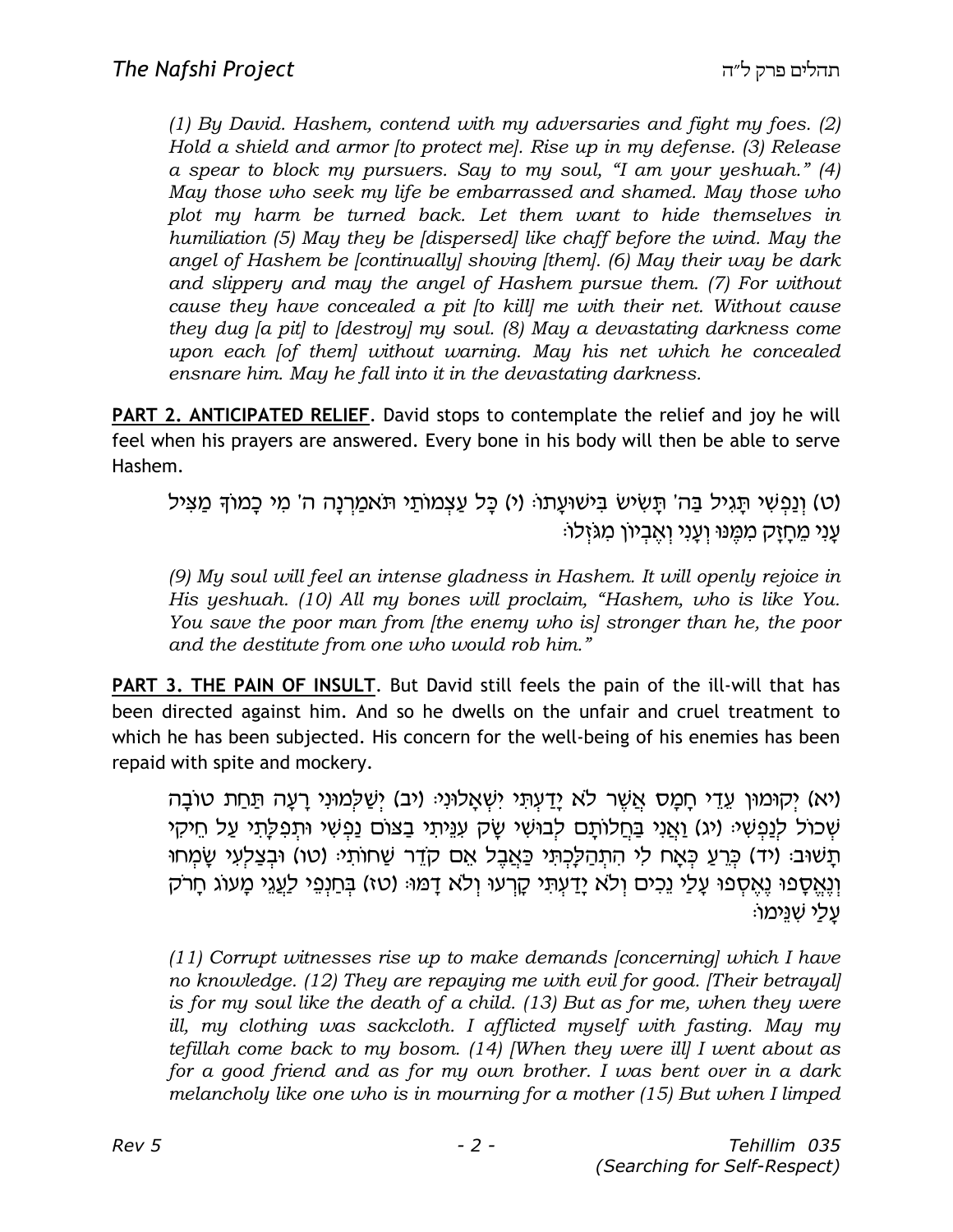they were cheerful and gathered [to jeer me]. [Even] the cripples gathered against me. I don't know why. They laughed and didn't stop. (16) With malicious, mocking talk they chewed away at me with their teeth.

PART 4. TIME FOR YESHUAH. David turns again directly to Hashem in tefillah, asking that the time of the anticipated yeshuah not be delayed any longer.

(יז) אֲדֹ־נֵי כַּמֲה תִרְאֵה הַשִּׁיבַה נַפְשִׁי מִשֹּׁאֵיהֶם מִכְּפִירִים יְחִידַתְיּ: (יח) אוֹדְךָ בִּקַהַל רַב בִּעֲם עֲצוּם אֲהַלָלֶךָ: (יט) אֲל יְשָׂמְחוּ לִי אֹיְבַי שֶׁקֶר שֹׂנְאֵי חִנַּם יְקָרְצוּ עֵיִן: (כ) כִּי לֹא שָׁלוֹם יִדַבֵּרוּ וְעַל רְגְעֵי אֶרֶץ דְּבְרֵי מִרְמוֹת יַחֲשֹׁבוּן: (כֹא) וַיַּרְחִיבוּ עָלַי פִּיהֵם אמרו האח האח ראתה עינינו

(17) Hashem, how long will You look on? Rescue my soul from their darkness, my life from the young lions. (18) [Then] I will publicly thank You in a great congregation. I will praise You in a mighty throng. (19) Let my enemies of falsehood not rejoice over me, nor those who hate me without reason wink an eye in mockery. (20) For it is not peace that they speak. They are plotting words of deceit against the humble people of the earth. (21) They opened their mouths wide against me. They exclaimed, "Hurrah, Hurrah! Our own eyes have seen [his downfall]!"

PART 5. TIME OF JUDGEMENT. David continues his tefillah, asking that the cruel enemy be subjected to the judgement which they so richly deserve.

(כב) רַאִיתַה ה' אַל תַּחֱרֹשׁ אֲדֹ־נַי אַל תִּרְחַק מְמֵנִיּ (כג) הַעְיַרָה וְהַקִיצַה לִמְשָׁפֵּטִי אַלהֵי וַאדֹנֵי לַרִיבְיּ (כד) שַׁפְטֶנִי כְּצְדָקֶדָּ ה' אֱלֹהֵי וְאֵל יְשָׂמְחוּ לִיּ (כה) אֲל יֹאמֵרוּ בְּלְבֵּם הֵאֲח נַפִשְׁנוּ אַל יֹאמְרוּ בִּלַעֲנוּהוּּ (כו) יֵבֹשׁוּ וְיַחְפְּרוּ יַחְדָו שְׂמֵחֵי רָעֲתִי יִלְבְּשׁוּ בֹשֶׁת וּכְלִמֵּה הַמַּגְדִילִים עַלַיּ:

(22) You have seen, Hashem! Don't be silent. O my L-rd, don't be distant from me. (23) Arouse and waken my judgement, my G-d. (24) Judge me by Your righteous justice, Hashem, my G-d. Let them not rejoice over me. (25) Let them not even exclaim in their hearts, 'Hurrah for us'! Let them not say, 'We devoured him.' (26) May they be embarrassed and shamed together, those who have been glad over my misfortune. May they be garbed in embarrassment and disgrace, those who were speaking with boastfully arrogance toward me.

PART 6. CONCLUSION. David concludes the mizmor by invoking Hashem's blessing upon the righteous people who have been loyal to him throughout his travails. Finally, he adds his personal thanks and praise to Hashem.

(כז) יַרֹנוּ וְיִשְׂמְחוּ חֲפֵצֵי צְדָקִי וְיֹאמְרוּ תַמְיד יְגְדַל ה' הֵחַפֵּץ שְׁלוֹם עַבְדּוּ (כח)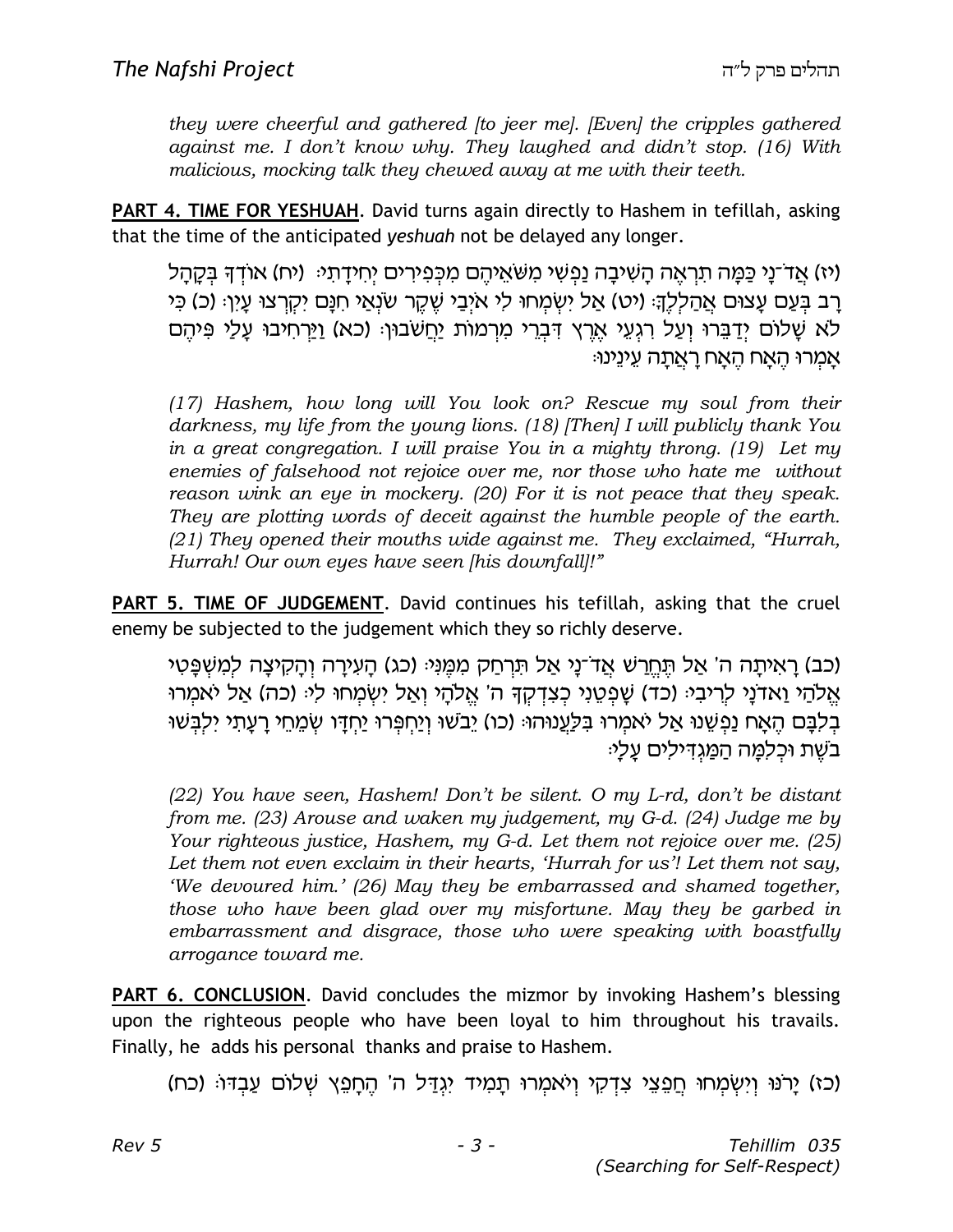וּלְשׁוֹנִי תֵּהִגֶּה צִדְקֵדְ כַּל הַיּוֹם תִּהְלַתֵּדְּ:

(27) May those who desire my vindication sing joyfully and be glad. Let them continually declare, 'Great is Hashem, Who desires the well-being of His servant'. (28) Hashem, my tongue will declare Your righteousness all day long.

### Learning the Mizmor

PART 1. VICTORY IN BATTLE.

(א) לַדַוְד רִיבָה ה' אֶת יְרִיבַי לִחַם אֵת לחֲמַי:

This is a *mizmor* **by David – לְדָוֹד**, Hashem, there is no way that I can defend myself against my attackers without You by my side. So I ask You Hashem, c**ontend with my adversaries – רִיבָר ה' אֶת יְרִיבַי** who attack me with words. And fight my foes  $-$  אֶת לֹחֲמַי who take up arms against me.

# (ב) <u>החזק מגן וצנ</u>ה ו קוּמַה בַּעֲזֵרת*י*

Hold a protective shield  $-$  הַחֲזֵק מַגֵּךְ to defend me against those who attack me with words. **And** hold protective **armor** - יְצָנָה to save me from those who attack me with violence. In either case I am dependent upon You, so I ask that You rise up in my defense – יִקוּמָה בְּעֶזְרָתִ*י* 

# (ג) וְהַרֵק חֲנִית וּסָגר לִקְרַאת רדְפַי אָמר לְנַפְשִׁי יִשְׁעֲתֶךָ אֲנִי<sub>ْ</sub>

Unleash an angel wielding a spear — יְהָרֵק חֲנִית so as to block my pursuers  $-$  יִפְגֹר לִקְרַאת רֹדְפָּי $\cdot$  . I am anxious about the danger because I may not be worthy, so I ask for Your comfort. Now is the time for You to say to my soul  $-$  אֲמֹר $\sim$ יְשֻׁעָּתֵךְ אָנִי — I am your *yeshuah . יְ*שֻׁעָּתֵךְ אָנ

(ד) יֵבשׁוּ וְיכַּלְמוּ)

# מִבַּקְשֵׁי <u>נ</u>ְפָ**שִׁי**

As for my enemies **who seek my life — מְבַקְ**שֵׁל **בַפְשִׂי נַפְּשִׁר** – As for my enemies **who seek my life**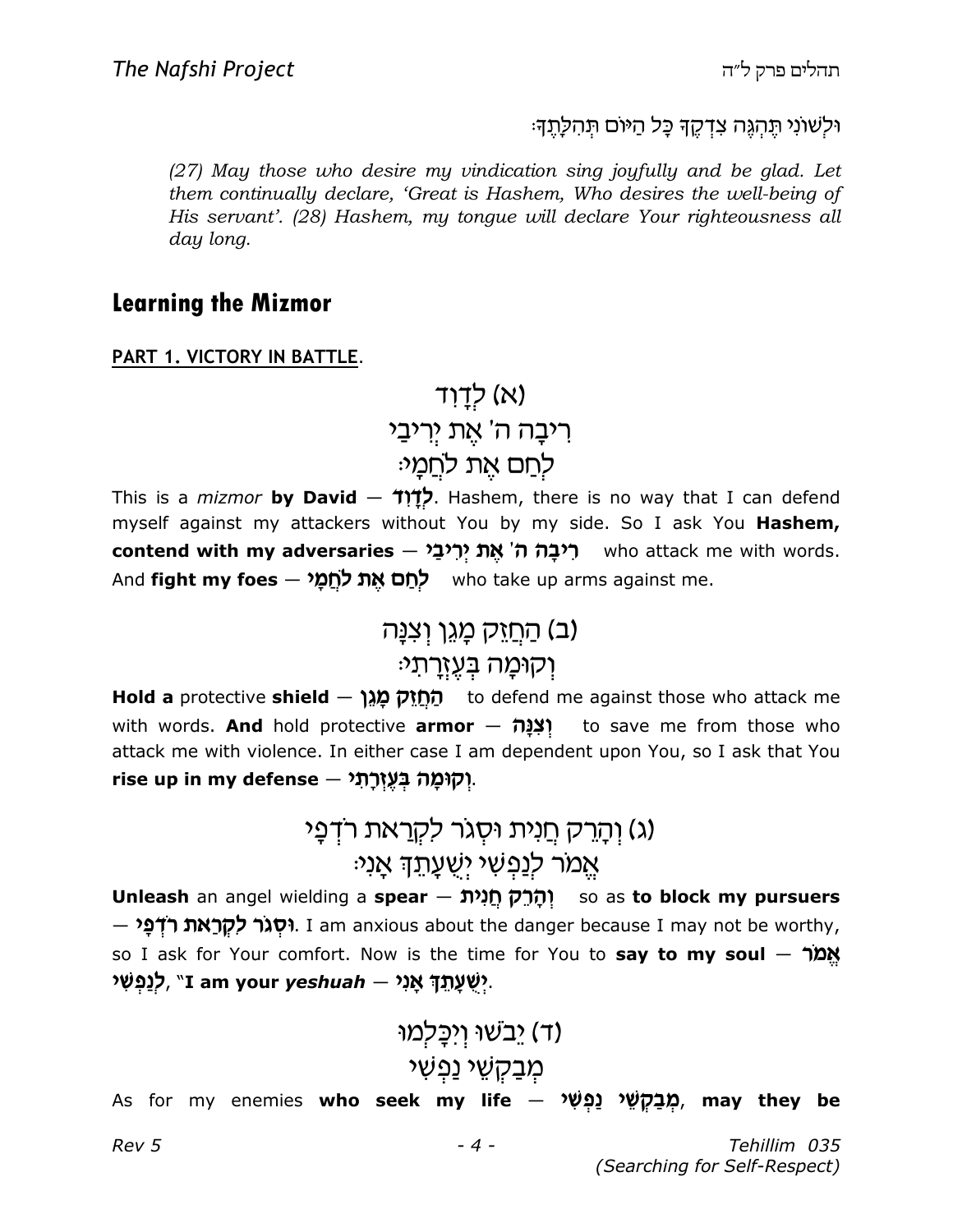embarrassed – עבשו $\bullet$  when they realize their plans have failed and may they be shamed – ויכלמו before the world when it becomes evident that You are protecting me.

# ישגו אָחור וְ<u>י</u>ּחְפְּרוּ ּחֹשָׁבֵי רַעֲתִי

May those who plot my harm — תֹשְׁבֵי רָעָתִי — be turned back  $\rightarrow$ חוֹר $\,$  May with great embarrassment from their aggressive stance. Let them want to hide themselves from the world in humiliation  $-$  יוֹמְפְרוּ $\mathbf{P}$ 

> וה) יהיו כמץ לפני רוח וּמַלאַךְ ה' דוחֵה<del>.</del>

But let there not be any place for them to hide. In fact, may they lose their strength so that it will seem as if they can be dispersed like chaff before the wind — יִהְיוּ כְּמֹץ לִפְנֵי רוּחַ?. Even though every wind has moments of calm, may t**he angel of Hashem be** continually **shoving — וּמֵלְאֲדָּ ה' דוֹחֵה** the **angel of Hashem be** continually **shoving** that they never find a place to hide or rest.

# (ו) יְהִי דַּרְכָּם חֹשֵׁךְ <u>וְחַלַקְלַ</u>קוֹת וּמַלְאַדְּ ה' רדְפַם:

And may they suffer losses as they flee in panic. May their way be dark  $\gamma$ יָ וַחֲלַקוֹת — and slippery (חַלַקְלַקּוֹת — so that they lose their footing and don't know which way to turn. And all the while may the angel of Hashem be pursuing them – וּמַלֹאַדְּ ה' רֹדְפָם so that they cannot take the time to feel their way in the darkness.

## (ז) כֵּי חִנֵּם טַמְנוּ לִי שַׁחַת רִשְׁתֵּם

My enemies deserve this harsh fate for  $\rightarrow$   $\rightarrow$  their actions against me have been completely without cause  $-$  חָנָם. It is as though they concealed a pit to kill me  $-$  לְמְנוּ לִי שַׁחַת Q, covering it **with their net**  $-$  רִשְׁתָּם so that I would fall into it unawares.

## ּהַנַּם חַפְרוּ לִנַפְשִׁי

And more than that. They acted without cause  $-$  פְתָּם to destroy my eternal life, separating me from my people and the source of holiness. It is as though they dug  $\bm{\mu}$ לְנַפְשִׁי the pit of Gehinnom in which **to** destroy **my soul**  $-$  **לְנַפְשִׁי**.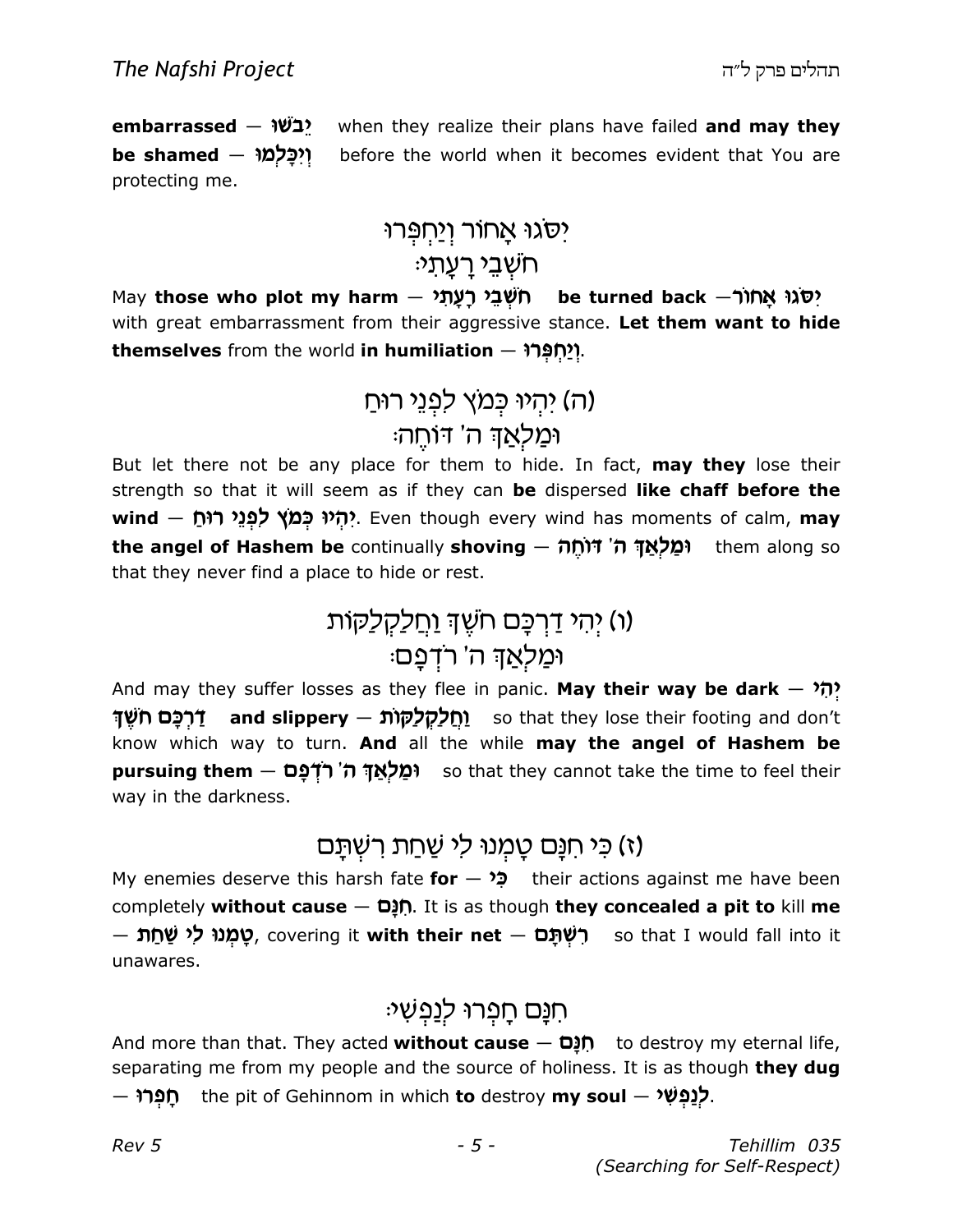# ח) תבואהו שואה לא <u>יד</u>ע) ורשִׁתּו אַשֵׁר טָמַן תּלכּדו ּבִשׁוֹאַה יפֵּל בַּה

May a devastating darkness come upon each of them without warning  $-$ תּבוֹאֵהוּ שוֹאַה לֹא יַדַע. May his hunter's net which he spread out and concealed to trap me **ensnare him — רִשְׁתּוֹ אֲשֶׁר טָמַן תִּלְכְּדוֹ** instead. May he fall into it in the devastating darkness  $-$  בְּשׁוֹאָה יִפָּל בָּה

#### PART 2. ANTICIPATED RELIEF.

'(ט) וְנַפְשָׁי תַגְיל בַּה) ּתַשִׂישׂ בִּישׁוּעַתוֹ

When the *yeshuah* comes and I am privileged to witness the downfall of those who seek my destruction, my soul will feel an intense gladness in gratitude to Hashem — יְנַפְשִׁי תְּגִיל בַּה', I will no longer have to be preoccupied with defending myself and I will be able to devote myself to serving Him. Thus, my entire being will openly rejoice in His *yeshuah – תָּ*שִׂישׂ בִּישׁוּעָתוֹ,

> (י) כַּל עַצְמוֹתַי תֹּאמַרְנַה ה' מִי כַּמוֹד מַצִּיל עֲנִי מֵחַזַק מִמֵּנוּ ּוְעֲנִי וְאֵבְיוֹן מִגּזְלוֹ

All my bones  $-$  לֵל עֲצְמוֹתֵל p, which symbolize the devotion of my body as it sways in tefillah, will praise Hashem for my yeshuah. They will proclaim  $-$  תֹאמֲרָנַה, "**Hashem, who is like You — ה' מִי כָמוֹדָ. You** intervene in human affairs to **save** the poor man  $-$  מַצִּיל עָנִי [like me from the enemy who is stronger than he  $-$ מֵחָזָק מִמֶּנוּ Through Your laws You save **the poor and the destitute from one** who would rob him – יְעָנִי וְאֶבְיוֹן מִגּזְלוֹ.

PART 3. THE PAIN OF INSULT.

# י יקומון עֵדֵי חַמַּס) (**י**א :אַשֶׁר לא <u>ידעתי ישְאַלוּני</u>

My enemies rise up as corrupt witnesses – יקומון עֵדֵי תָם io make false claims against me. **They make** spurious **demands — יִשְׁאָלוּנִי r**egarding financial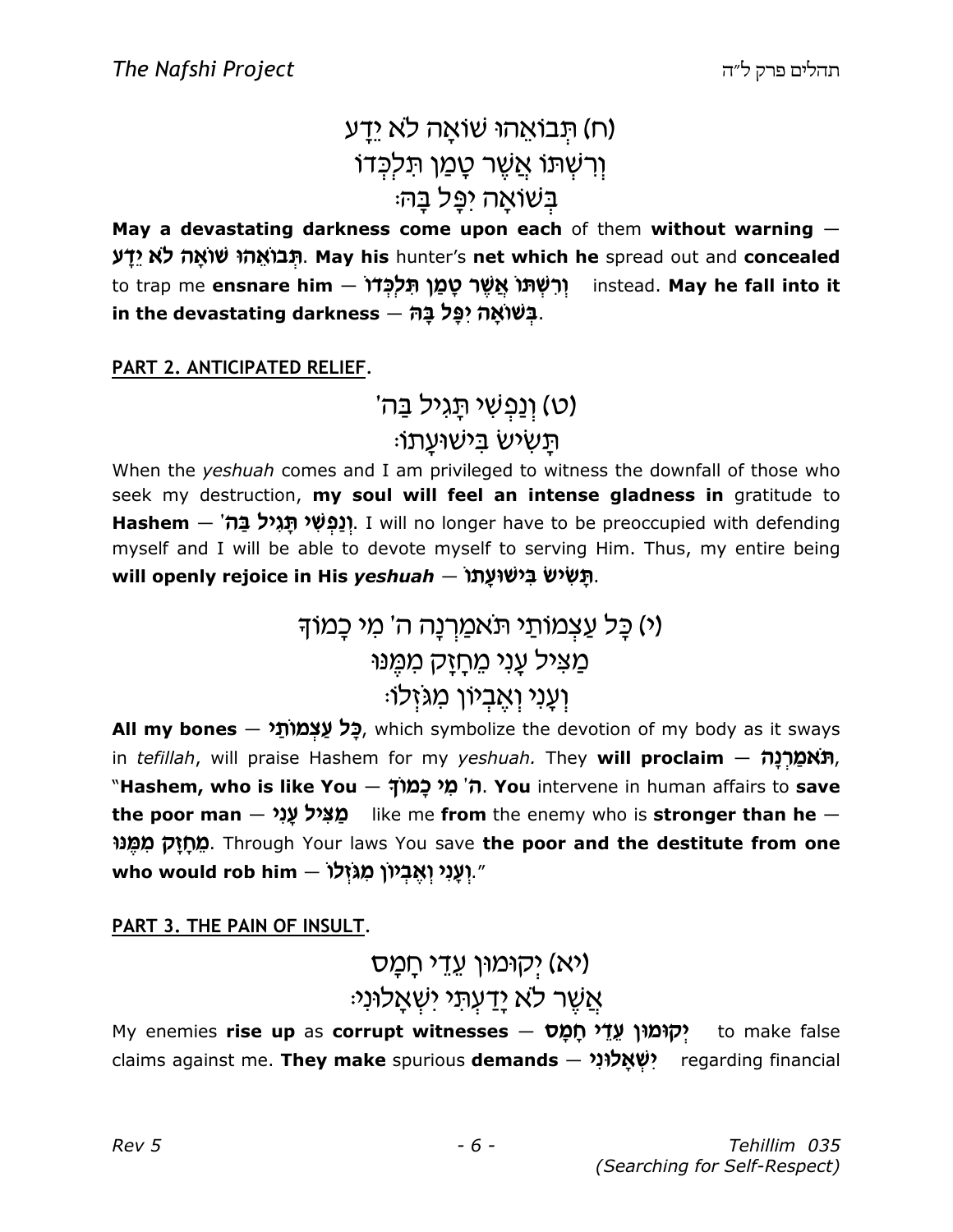dealings **of which I have no knowledge – אֲ**שֶׁ**ר לֹא יָדַעְתִּי** 

 vcIy , j T vg r hbUnK Jh (ch) :h J pbk kIf J

r so doing **they are repaying me** with **evil for good**  $-$  **לְשַׁלְמוּנִי רְעָה תַּחַת טוֹבָה.** Their betrayal of my goodwill is as painful for my soul as the death of a child  $-$ ְשְׁכוֹל לְנַפְּשִׁי.

# (יג) וַאֲנִי בַּחֲלוֹתָם לְבוּשִׁי שָׂק עִנֵּיתִי בַצוֹם נַפְשִׁי וּתְפְלַת*י עֵל חֵיקי תַ*שׁוּב:

But as for me  $-$  אֲגָ $\lambda$  I was concerned for their well-being. When they were ill — בְּחֵלוֹתֵם, I could not bring myself to wear my fine clothing. Instead, my clothing was sackcloth — לְבוּשִׁי שָׂק . I afflicted myself with fasting — אָנֵיתִי בצום נפשי because I could not enjoy good food when others were suffering. I sincerely prayed for their recovery. May my own tefillah come back to my hosom — וּתְפִלָּתִי עַל חֵיקִי תָשׁוּב bosom — nay I receive the blessings of *Hashem*.

> (יד) כְּרֵעֲ כָּאַח לִי הִתְהַלַּכְתִּי ּכַּאֲבֵל אֵם קדֵר שַׁחוֹתִי

I **walked about — הִתְּהַלְכְתָּי <del>f</del>eeling my concern for their problems <b>as** I would for a good friend — רְּבָאָח and as I would for my own brother  $\mathsf{\rightarrow}$  כְּאָח לִי was bent over in a dark melancholy  $-$  סלר שחותי like one who is in mourning for a mother - עאבל אם

> טו) וּבִצַלְעִי שֶׂמְחוּ וְנֵאֵסֶפוּ) נֵאֵסְפוּ עַל*ֵי* נֵכִים וְלֹא יַדַעְתִּי ּקַרְעוּ וְלֹא דַמּוּ

But when I limped  $-$ וּבְצַלְעָי because of a leg injury they were cheerful and gathered — שְׁמְחוּ וְנֵאֱסַפוּ to make fun of me. In contrast to my being concerned for their well-being when they were stricken, they rejoiced in my misfortune. Even t**he cripples** among them **gathered against me — גֶאֶסְפֿוּ עָלַי נֵכִים).** Since I had not harmed them, **I don't know — יְלֹא יָדַ עְתִּי** what they had against me. Their mouths gaped – קְרָעוּ $\vec{p}$  in raucous laughter. Their mirth was unrestrained and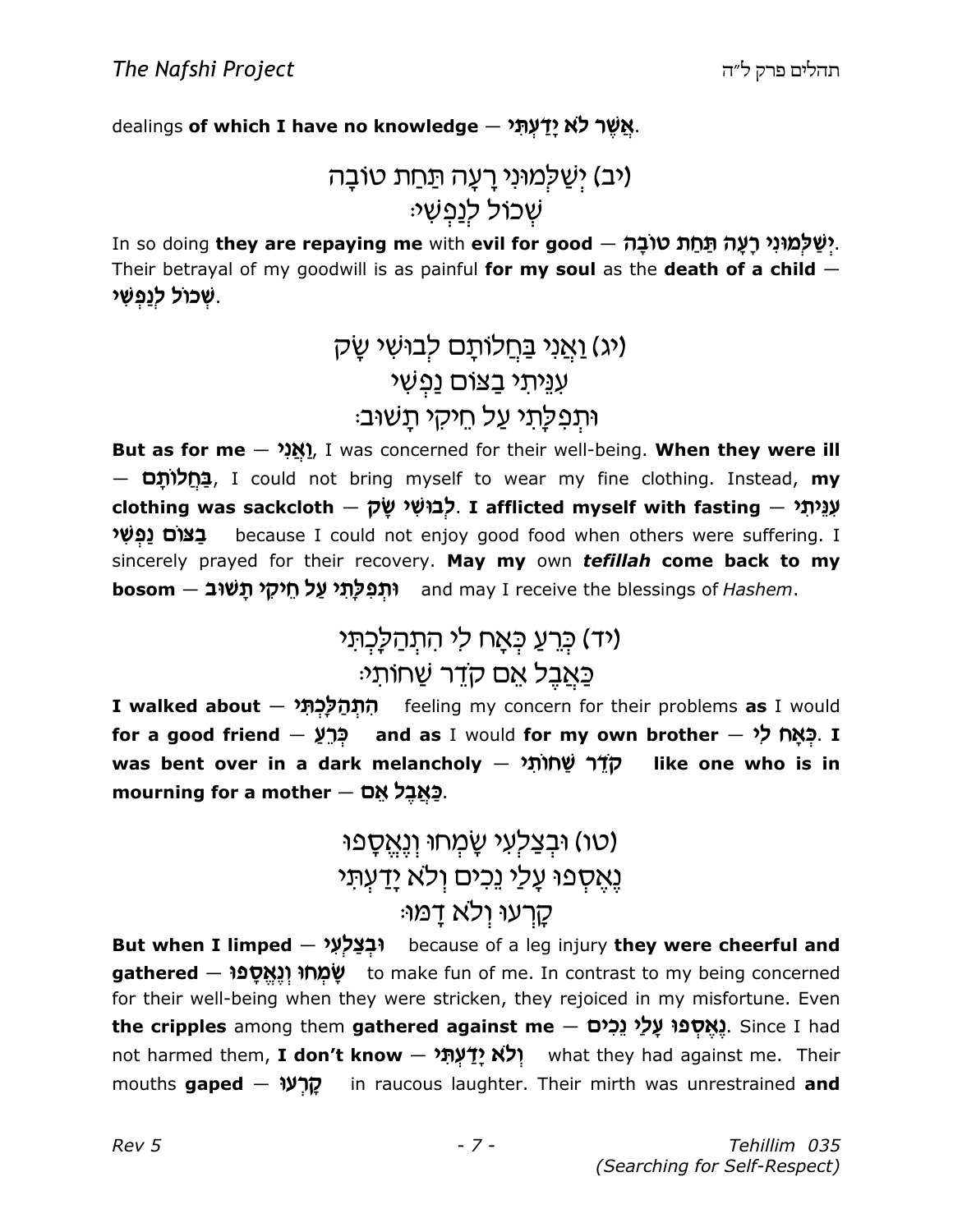they didn't stop  $-$  יְלֹא דָמוּ

וטז) בחַנְפֵי לַ<u>עֲג</u>ֵי מַעוֹג) : חַרק עַל*ַי* שׁנימו

With their malicious  $-$  מֲעֲוֹ $\frac{1}{2}$ , mocking  $\frac{1}{2}$  talk  $\frac{1}{2}$ , they chewed away at me with their teeth — חֲרֹק עָלַי שְׁגֵּימוֹ.

PART 4. TIME FOR YESHUAH.

יז) אַד־נַי כַּמַּה תוִראָה) הַשִׁיבַה נַפְשִׁי משׁאֵיהֵם מכִפירים יחידתי:

Hashem, how long will You be patient and continue to observe  $-$  אֲדֹ־נָי כַּמָּה תראה יִשְׁיבָה נַפְשִׁי — their hateful revelry? **Rescue my soul** from their dark – משאיהם <mark>ָּמְידָתָי – a</mark>nd cruel viciousness. Rescue **my life** from the brutishness of those who have the savagery of **young lions**  $-$  **מִכְּפִירִים** 

> (יח) אוֹדְךָ בְקָהָל רָב ּבִּעַם עָצוּם אֲהַלִלְךָ׃

I hope to be inspired with the experience of Your rescue to publicly thank and acknowledge You in a great congregation  $-$  בְּקַתַּל רַבּ Ethen the entire nation will be united. Indeed, I will praise You to all mankind in a mighty  $throng - \frac{1}{2}$ בְּעַם עַצוּם אֲהַלְלְךָ.

> (יט) אַל ישְמְחוּ לי איִבַי שֵׁקֵר

Therefore, let my mission in life not be endangered by my foes. Let them not r**ejoice over me — אַל יִשְׂמְחוּ לִי w**hen I am in distress, especially not those who are my enemies by virtue of falshood - אִיְבַי שֶׁקֶר with which they publicly slander me.

### :שׂנְאַי חִנָּם יקִרצוּ עָין

And as for **those who hate me** in their hearts **without reason** — ש<mark>ׁנְאַי חִנָּם,</mark> let them not **wink an eye — יִקְרְצוּ עָיִן** to each other as they mock me.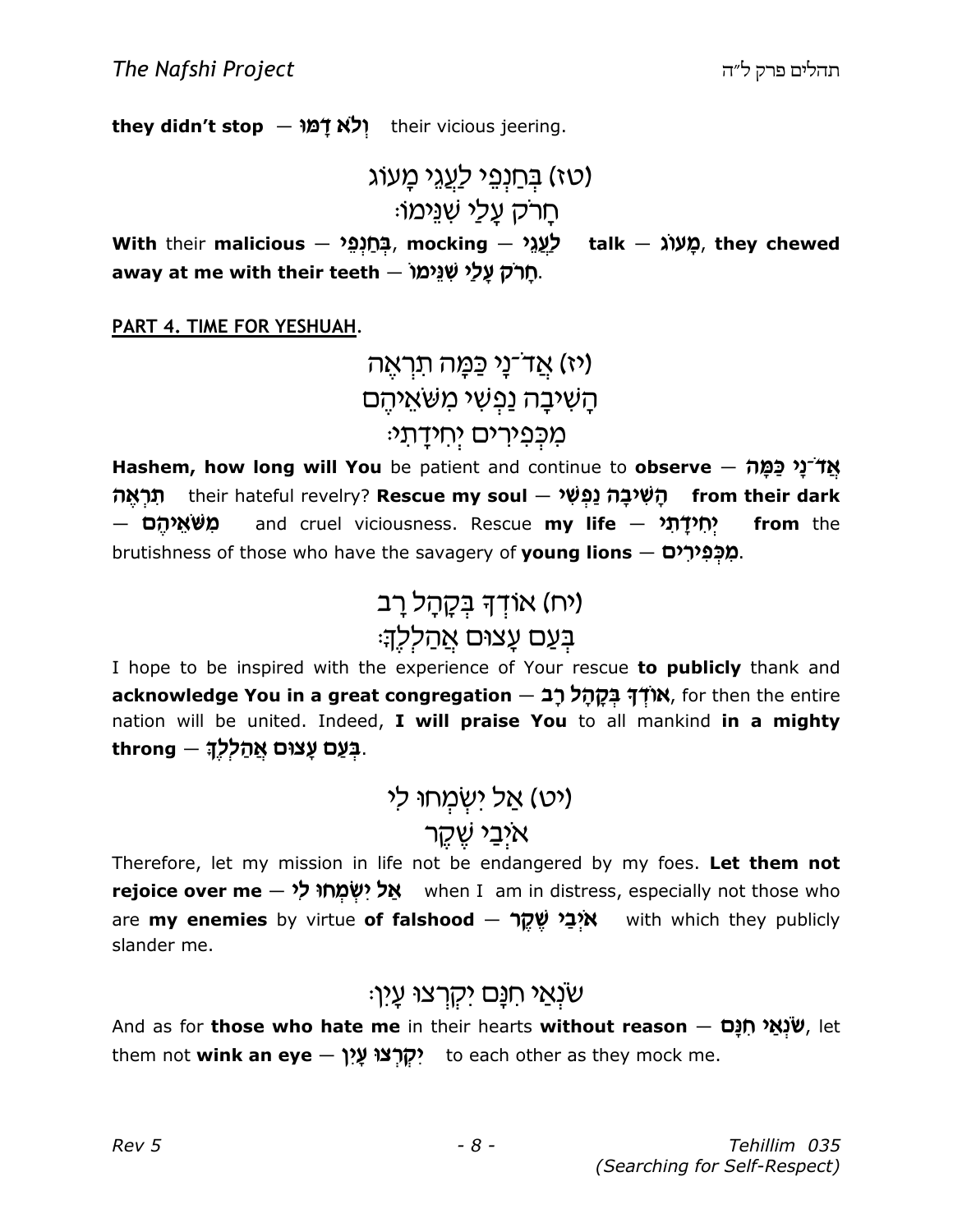# (כ) כ*י לא שֲלוֹם* יִדַּבֵּרוּ :וְעַל רִגְעֵי אֶרֶץ דִּבְרֵי מִרְמוֹת <u>יַחֲ</u>שׁבוּן

For  $-$  לֹא שָׁלוֹם despite their pretense, it is not peace that they speak - כֹּא שָׁלוֹם ידברי Their intent is to foment ill will towards me and ultimately it is against all the humble people of the earth — יְעַל רִגְעֵי אֶרֶץ that they are plotting their <mark>ִ</mark>ּדְּבְרֵי מִרְמוֹת יַחֲשֹׁבוּן – words of deceit

# <u>וירחיבו עלי פּיהֵם)</u> <u>אמרו האח האח ראתה עינינו:</u>

יִחְיבוּ עֶלַי פִּיהֶם — They opened their mouths wide against me in glee when they see what they have been hoping for. They joyfully exclaimed to each other, "**Hurrah, Hurrah — אֲמְרוּ הָאֲח הָאָם !** Did you see it? Yes, **our** own eyes have finally seen – ראתה עינינו his downfall !"

#### PART 5. TIME OF JUDGEMENT.

# (כב) רַאִיתַה ה' אַל תֵּחֵרַשׁ

But it is **You** that **have seen** the full truth, **Hashem — 'הָאִיתָה P**' You know that they are lying about what they claim to have seen. Therefore, **don't be silent**  $-$ של תחרש: declare the truth and demand that they desist from their insults!

## ּאֲד־נַי אַל תּרְחַק מְמֵנִי:

My L-rd  $\frac{1}{2}$   $\frac{1}{2}$  and Master, You have given me a mission. Let me carry it out and **don't be distant from me — אַל תִּרְחַק מִמֶּנִּי.** Hear my *tefillah* and help me serve You.

# (כג) הַעֲירַה וְהַקִיצַה לְמָשָׁפֵּטִי אַלקי ואד־נַי לריבי:

 $A$ rouse  $-$  הַעְירַה Your quality of mercy to accept my tefillah and waken  $-$ והקיצה Your quality of justice to establish my vindication in judgment  $-$ **אֱלֹקֵי — a**gainst those who persecute me. I ask this of You, **my God — אֱלֹמֵשְׁ פָּטִי** for I have no other judge. My L-rd  $-$  אֹ $\tilde{\mathcal{T}}(X)$ , I am Your servant. Therefore, I count upon You to ensure justice for **my cause – לְרִיבִי**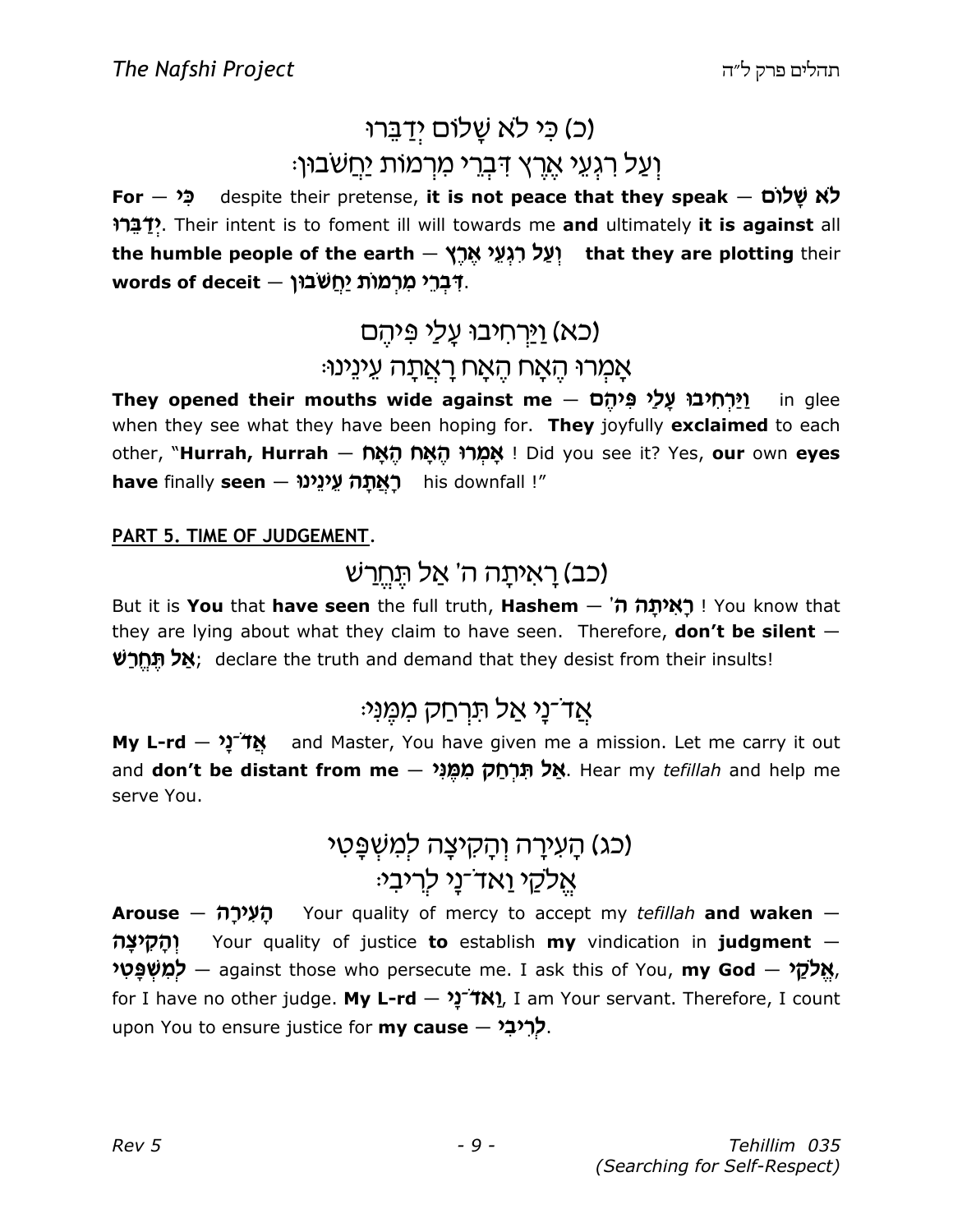# (כד) שַׁפִטֵני כִצדִקְדָּ ה' אֵלקֵי ואל ישמחו לי

But in judging me I ask You not to hold my sins against me. Judge me by Your r**ighteous justice — שְׁפְטֵנִי כְצִדְּקָךָ (**in which You show mercy for the repentant sinner, Hashem, my G-d – ה' אֱלֹקָל. Let my undeserving enemies not continue to rejoice unjustly over me – יְאַל יִשְׁמְחוּ לִי

# (כה) אַל יאמרוּ בִלְבָּם הֵאָח נַפְשֵׁנוּ אַל יאמְרוּ בִּלַעֲנוּהוּ:

Let them not even be able to exclaim in their hearts – אֲל יֹאמְרוּ בְלִבָּם, "Hurrah for us – יָהָאָח נַפְשֵׁנוּ, " — Let them not be able to say – אֲל יֹאמְרוּ, "גַלַּעֲנוּהוּ — we devoured him

# כו) יָבשׁוּ וְיַחְפִּרוּ יַחְדַו (

## שְׁמֵחֵי רַעֲתֹי

In the same way that they gathered together to mock me, may they be embarrassed and shamed together – בשׁוּ וְיַחִפְּרוּ יַחְדָּו [Uri], each one seeing the other's disgrace, all those who have been glad over my misfortune  $-$  שֹׁמַחַל ָרָעֲתָי.

# ילִבִּשׁוּ בֹשֵׁת וּכְלִמֵּה ּהַמַּגְדִילִים עַלָי:

Let them not be able to hide their humiliation. On the contrary, may they be garbed in embarrassment and disgrace — יִלְבְּשׁוּ בֹשֶׁת וּכְלִמֶּה, all those who were speaking with arrogance, opening their mouths wide toward me -ַּהַמַּגְדִּילִים עָלָי.

PART 6. CONCLUSION.

### (כז) יַרנוּ וְיִשְׂמַחוּ חֲפֵצֵי צִדְקִי

But as for the righteous people who have befriended me, may they sing in joy and rejoice — יְחֲפֵצֵי צִדְקָי, all those who desire my vindication — חֲפֵצֵי צִדְקָי

> ויאמרוּ תַמיד יִגְדַל ה' הֵחַפֵּץ שָׁלוֹם עַבְדוֹ: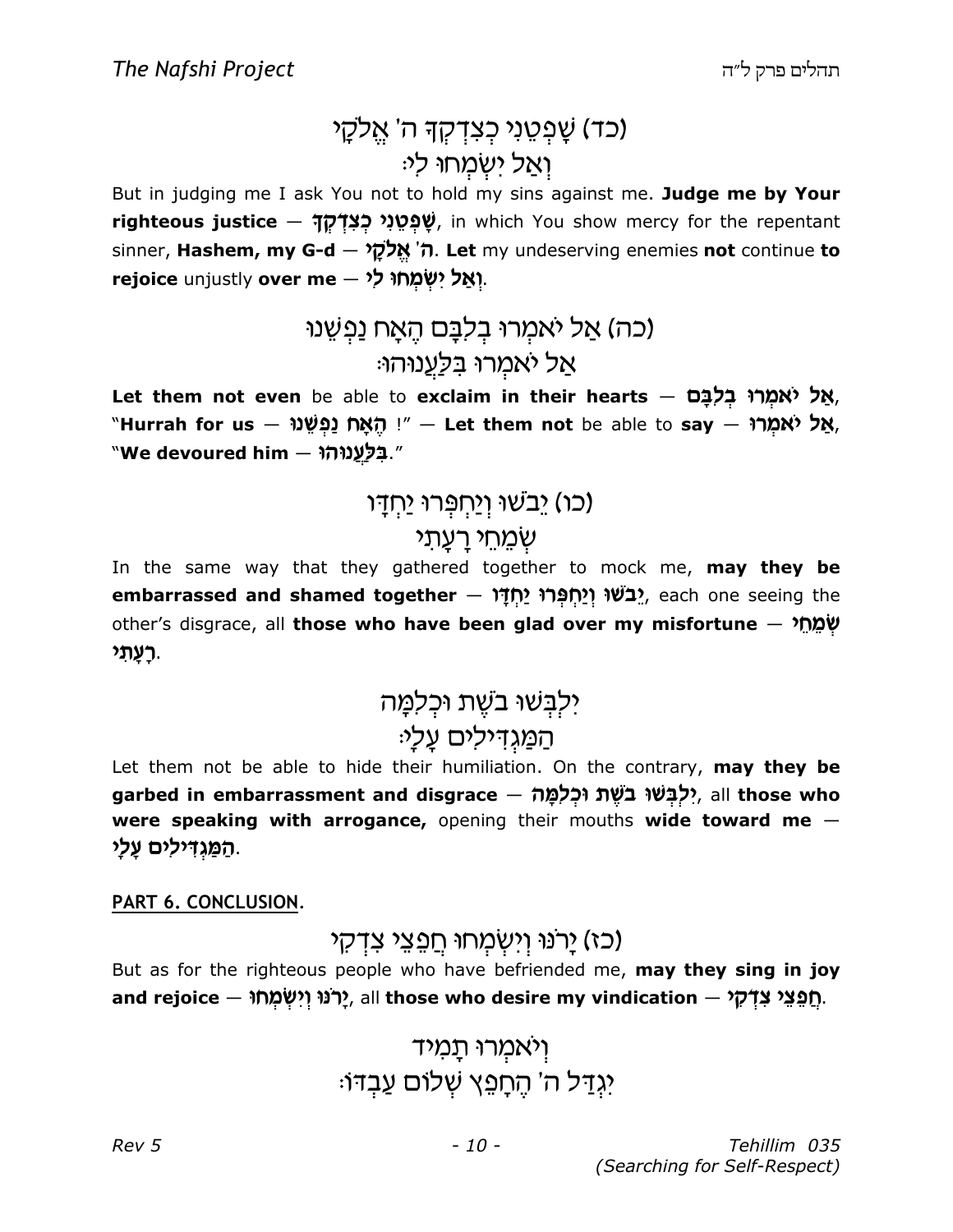Let them continually declare – יִגְדַּל ה', "Great is Hashem – ', Who desires the well-being of David, His servant - יהחפץ שלום עבדו Who desires the well-being of David, His servant greatness of Hashem is magnified when He protects his faithful servants and grants them peace. Those who see the benefits of serving Hashem are encouraged to publicize the greatness of His Name and bring others into His service.

## (כח) וּלְשׁוֹנִי תֵּהְגֶּה צִדְקֵךְ

Hashem, when others praise You because of what You did for me, it is all the more reason that I should express my gratitude to You. **And** so **my tongue** — **it الجنون بن دان** <mark>תֶּהְגֶּה צִדְּקֶךָ — will declare Your righteousness</mark> Your mercy tempers Your judgment.

# כַּל הַיּוֹם תְּהִלַּתֵךְ

And just as those Who love You continually declare Your greatness, it is right for me to sing to You all day long, whenever the opportunity presents itself, with songs of **Your praise — הָל הַיּוֹם תְּהִלְתֶךָ.** I will praise You for Your quality of Kingship which allows You to temper judgment with mercy.

### Living the Mizmor

Listed below are some of the lessons that you can draw from this mizmor, as well as some of the thoughts you might have in mind when you say the words of the mizmor as a *tefillah*, expressing your devotion to Hashem.

### Tefillos for Life - Your Yeshuah.

ַרִּיבָה ה' אֶת יְרִיבַי לְחַם אֶת לְחֲמָי - S5:1] BATTLE. – רִיבָה ה' אֶת ל adversaries and fight my foes." When you are confronted by enemies who seek to harm you, ask Hashem to act for you by defeating them. Even when you need to use the implements of war, it will be Hashem Who is actually wielding them.

[35:2] – הַחֲזֵק מְגֵן וְצִנָּה – [35:2] [35:2] – הַחֲזֵק בְּגֵן  $\blacksquare$ 

ַהָּשִׁ**יּבָה נַפְּשִׁי מִשּׁאֵיהֶם מִכְּפִירִים יְחִידָתִי** – Rescue my [35:17] soul from their darkness, my life from the young lions." Save me from the cruelty and greed of my enemies.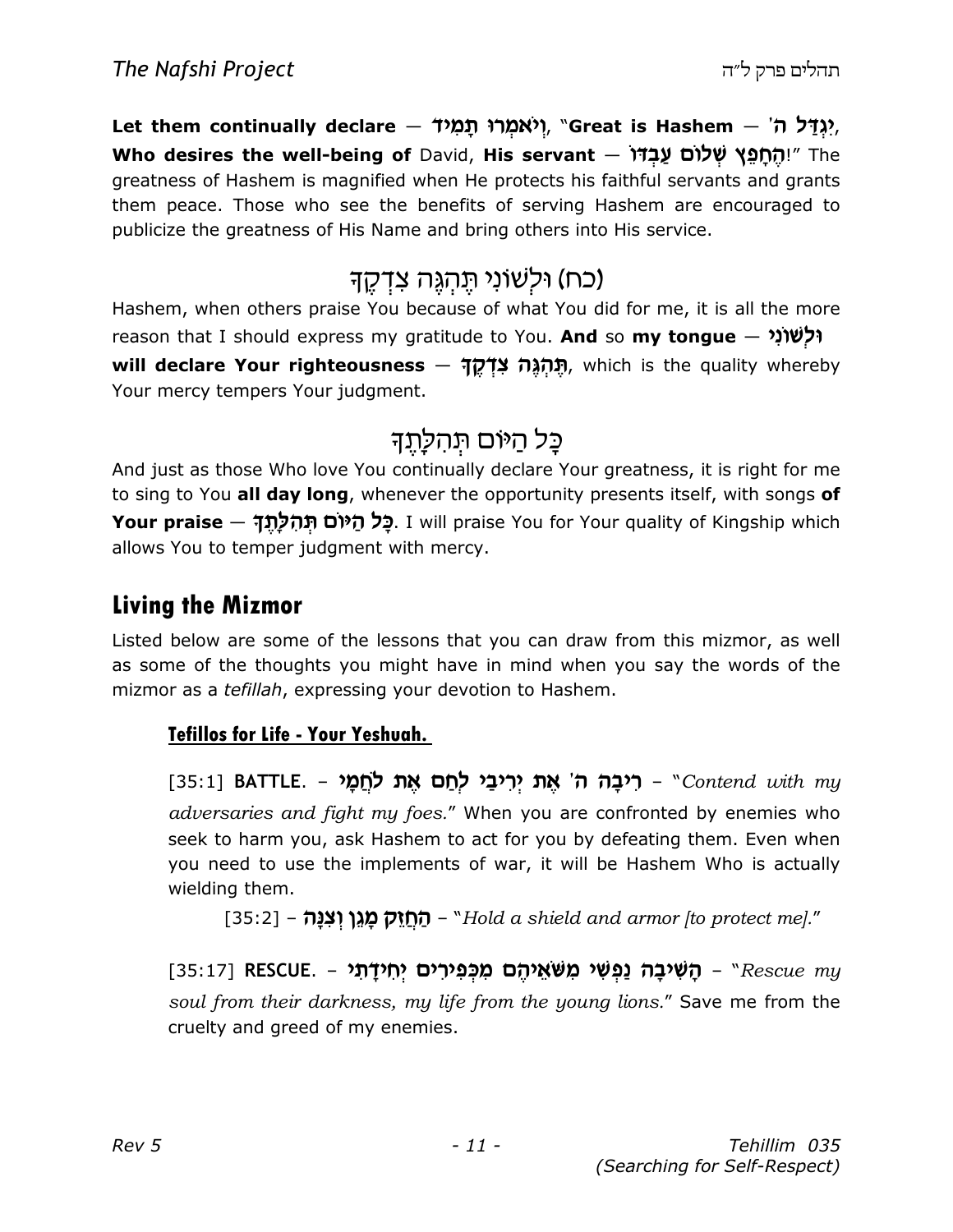#### Tefillos for Life - Your Anguish.

ַ כִּי חִנָּם טֶמְנוּ לִי שַׁחַתּ רִשְׁתָּם חִנָּם חָפְרוּ לְנַפְשִׁי – .WITHOUT CAUSE [35:7] "For without cause they have concealed a pit [to kill] me with their net. Without cause they dug [a pit] to [destroy] my soul.." I have been the object of unfair and cruel treatment by those who hate me. I look to You to come to my aid and restore my life.

[35:15] MOCKERY. – וּבְצַלְעִי שָׂמְחוּ וְנֶאֱסָפוּ נֶאֶסְפוּ עָלַי – But when I limped they were cheerful and gathered [to jeer me]." Instead of sympathy I was subjected to mockery. My overtures for peace were repaid with hatred.

[35:14] – יְּרֵעַ כְּאָח לִי הִתְהַלָּכְתִּי – [35:14] – 55:] [35:14] – - " as for a good friend and as for my own brother." Instead of sympathy I was subjected to mockery. My overtures for peace were repaid with hatred.

#### Lessons for Life - Your Attitude.

### הָבוֹאֵהוּ שׁוֹאָה לֹא יֵדָע, וְרִשְׁתּוֹ אֲשֶׁר טָמַן תִּלְכְּדוֹ, בְּשׁוֹאָה - .35:8] [35:8]

VC kP-h – "May a devastating darkness come upon each [of them] without warning. May his net which he concealed ensnare him. May he fall into it in the devastating darkness." Restore your confidence in the victory against your enemies by visualizing their defeat.

#### Tefillos for Life - Your Gratitude.

[35:9] REJOICING. – יְנַפְשִׁי תָּגִיל בַּה' תָּשִׂישׂ בִּישׁוּעָתוֹ – "My soul will feel an intense gladness in Hashem. It will openly rejoice in His yeshuah." Openly and joyfully declare your gratitude to Hashem for His yeshuah.

#### Tehillos for Life - Contemplation of Hashem.

[35:10] INTERVENTION. – ה' מִי כָמוֹךָ מַצִּיל עָנִי מֵחְזָק מִמֶּנוּ) MTERVENTION. – ה' is like You. You save the poor man from [the enemy who is] stronger than he." Hashem intervenes in human affairs when necessary to protect the weak.

[35:10] **LAWS. - יְעָנִי וְאֶבְיוֹן מִגּזְלוֹ** (35:10] LAWS. - **"And [You save] the poor and the** destitute from one who would rob him." The Torah's laws protect the poor